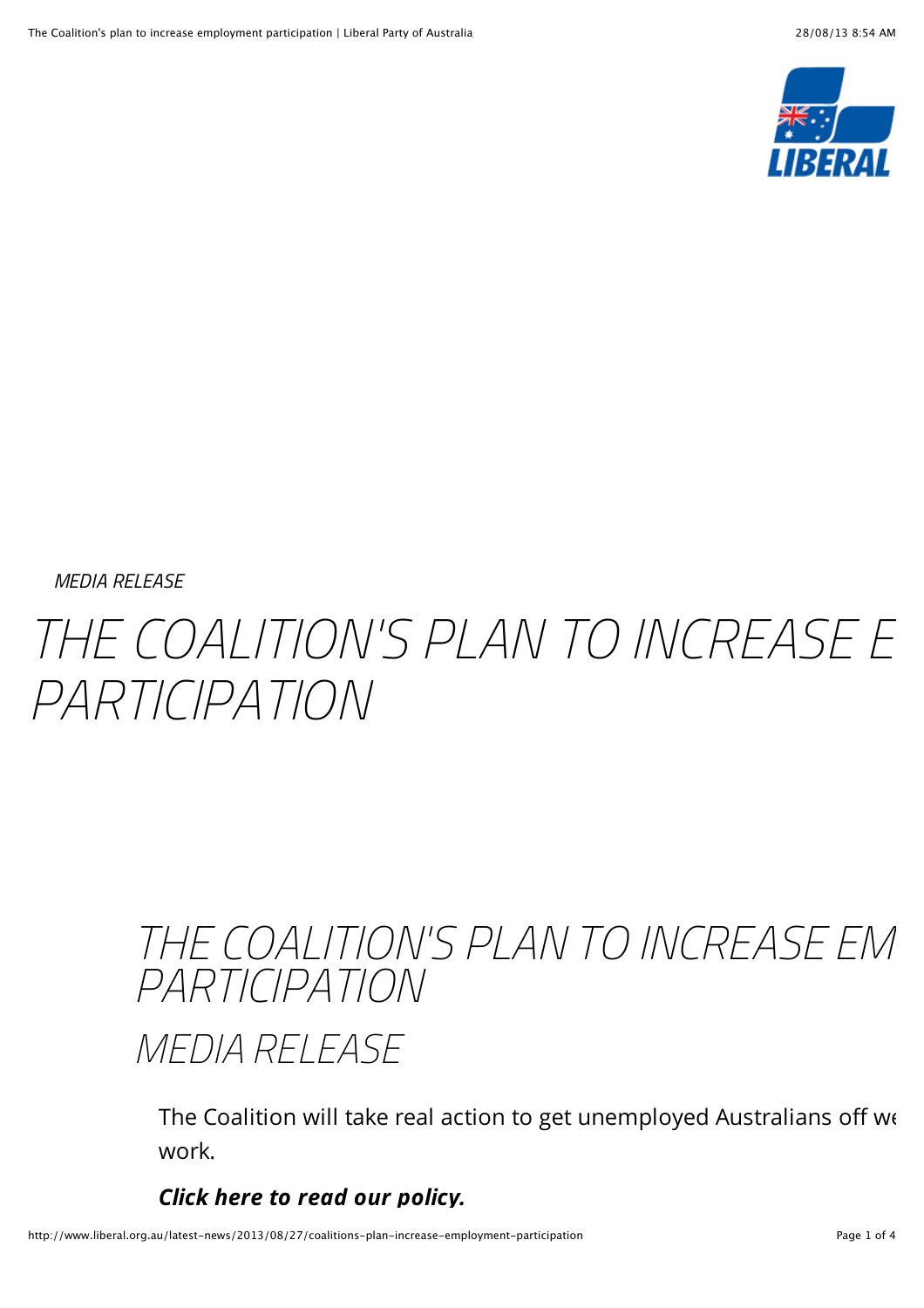*Click here to read our policy.*

We believe that every Australian who is capable of working should be i for a wage but, if not, for the dole.

The Australian unemployment rate is increasing and the level of long-term unemployment is simply far too high.

If elected the Coalition will put in place targeted measures to help get  $\mu$ and into work.

## *1. A Job Commitment Bonus for Young Australians*

The Coalition will introduce a *Job Commitment Bonus* payment to encour unemployed young Australians to find a job and keep it.

Young Australians aged 18 to 30 who have been unemployed for twelv and are on Newstart Allowance or Youth Allowance will receive a \$2,50 *Bonus* if they get a job and remain off welfare for a continuous period of

The Coalition will provide a further *Job Commitment Bonus* of \$4,000 to the remain in a job and off welfare for a continuous period of 24 months.

This means that young Australians who are long-term unemployed car \$6,500 under this programme.

These bonus payments will be managed by Centrelink. Bonus payment directly to the employee at the end of the 12 and 24 month qualifying  $\mu$ suitable confirmation that their employment has been ongoing.

These *Job Commitment Bonus* payments will provide a real incentive to g term unemployed Australians off welfare and into paid work. Making the payments of conditional upon retaining work for an extended period provides a further incentive for those who secure a job to remain employed.

## *2. Relocation Assistance to Take Up a Job*

The Coalition will introduce new measures to help connect unemploye jobs to increase workforce participation and boost productivity.

Many jobseekers find themselves living in areas with high levels of un $\epsilon$ far away from new job opportunities. This, combined with high moving many jobseekers to give up on taking up a job that they could ordinaril